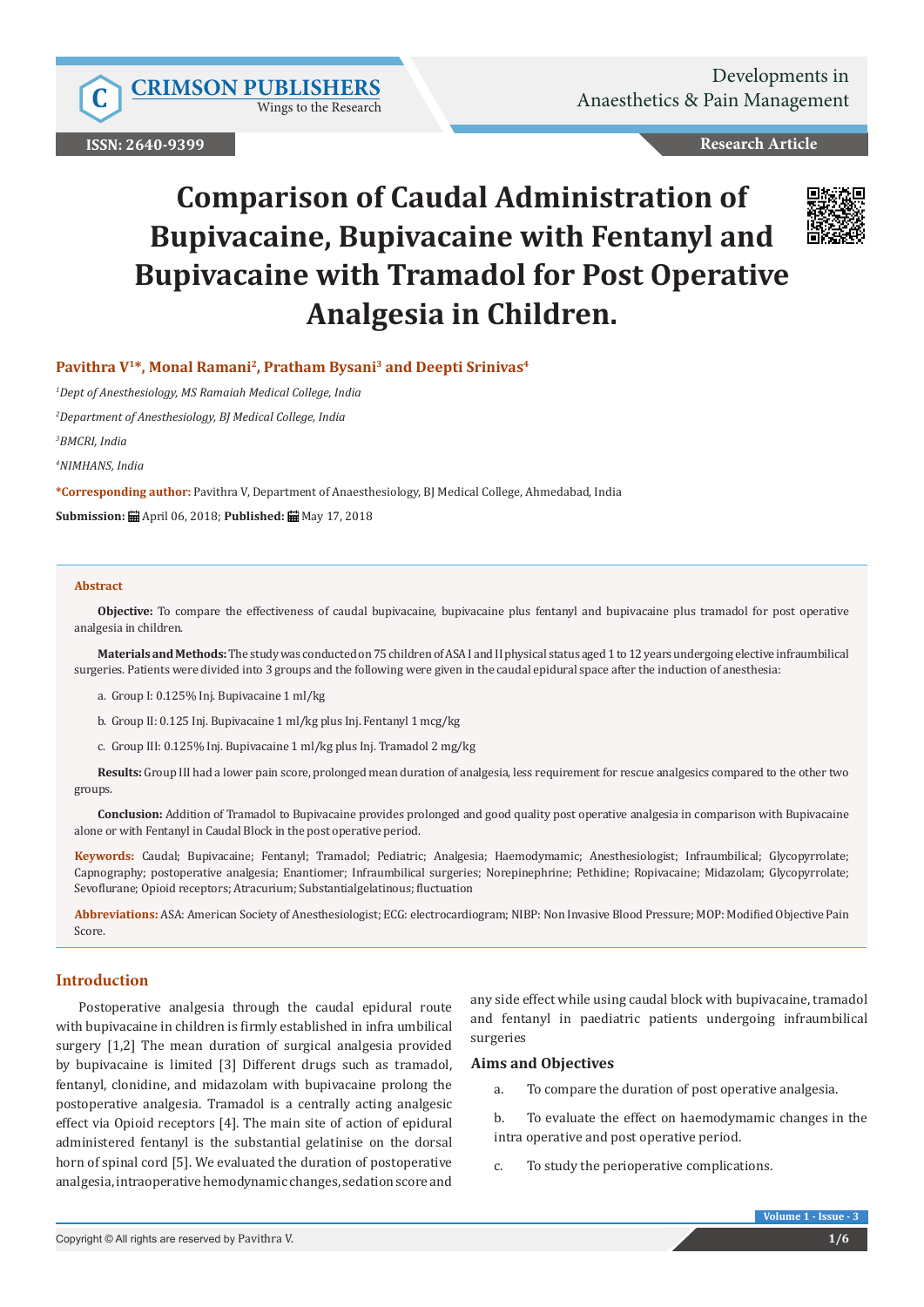d. To compare the total number of rescue analgesics used during the 24 hour post operative period in each group.

## **Material and Methods**

After obtaining Institutional Ethical Committee approval, written and informed consent were obtained from parents. This is a prospective, randomized, controlled, single-blind study. We recruited 75 children of either sex with American Society of Anesthesiologist (ASA) physical status I and II, aged 1-12 years, weighing 5-30 kg who were scheduled for elective infra umbilical surgeries of similar duration under general anaesthesia. Patients are having a local infection at the caudal site, neurological disorder, the history of allergic reaction to local anaesthetics, sacral/ vertebral abnormalities, and bleeding diathesis were excluded from the study.

 An intravenous access was secured, and glycopyrrolate injection (0.004mg/kg) and ondansetron injection (0.15mg/kg) were administered. Standard monitoring including an electrocardiogram (ECG), non invasive blood pressure (NIBP) measurement, pulse oximetry, capnography, and temperature were applied. All patients were induced with either inhalational agent sevoflurane (1-6%) with 50% nitrous oxide in oxygen. In the left lateral position, caudal block was performed using 22-gauge epidural needle under complete aseptic precautions. After confirmation and negative aspiration for blood and cerebrospinal fluid, the drugs (bupivacaine/tramadol/fentanyl) were introduced into the caudal space slowly with continuous ECG monitoring.

a. Figure 1

b. Patients were randomly allocated into 3 groups and the following drug was administered caudally:

c. Group 1: Inj.Bupivacaine 0.125% 1ml/kg

d. Group 2: Inj.Bupivacaine 0.125% 1ml/kg + Inj .Fentanyl 1 mcg/kg

e. Group 3: Inj.Bupivacaine 0.125% 1ml/kg + Inj. Tramadol 2 mg/kg

f. HR, BP and SpO2 were recorded before induction, 5 minutes after caudal analgesia and every 15 minutes during the surgery.

g. At the completion of surgery, patients were extubated and were observed for 2 hours in the recovery room for vitals.

h. The following parameters were noted for:

i. Post operative pain assessed at 30mins, 2 hours, 4,8,12,24 hours after recovery from anesthesia using Modified objective pain score (MOPS).

j. Time at which post operative rescue analgesia was first received and the number were noted

k. Sedation score at 1hr and 4 hours after recovery from analgesia using objective score based on the eye opening.

l. Incidence of adverse effects was evaluated.

The anaesthesiologist performing the caudal block was blinded to the identity of the drug used. The patients were repositioned supine. This was followed by insertion of Igel. Intraoperative, no analgesic was supplemented. Anaesthesia was maintained with assisted ventilation using sevoflurane initially with 2% and then after decreasing up to 0.6% with hemodynamic stability or controlled ventilation using injection Atracurium (0.5mg/kg) with 50% nitrous oxide in oxygen and sevoflurane decreases up to 0.6% with hemodynamic stability. Glucose/saline solution was infused as per requirement, and perioperative blood loss was replaced as per requirement.

During surgery, adequate analgesia was assessed by hemodynamic stability, as indicated an increase in heart rate and systolic blood pressure of no more than 15% compared with baseline values obtained just before the surgical incision with decreased requirement of sevoflurane concentration, at approximately 0.6%. An increase in heart rate and systolic blood pressure within 20min of skin incision indicated failure of caudal anaesthesia. At the end of surgery, the residual neuromuscular block was antagonized with glycopyrrolate injection 0.008mg/kg and neostigmine injection 0.05mg/kg intravenously. Intraoperative required concentration of sevoflurane was recorded at every 15 min. Heart rate, NIBP, SpO2, EtCO2, and temperature were recorded at every 15min interval till the end of surgery and every hourly interval postoperatively till rescue analgesic was given. Duration of surgery, duration of anaesthesia, and perioperative complications such as brady/tachycardia, hypo/hypertension, vomiting, and urinary retention were recorded.

In the recovery room, hemodynamic parameters, sedation, and pain score were recorded at hourly interval till rescue analgesic was given. Postoperative sedation was assessed by using four point sedation score (0 - spontaneous eye opening, 1 - eye open on speech, 2 - eye open on shake, 3 - unarousable), and pain was evaluated by using FLACC (F=Face, L=Leg, A=Activity, C=Cry, C=Consolability), score (maximum score of 10) at 1h interval for first 3h and thereafter every 2h interval till score >4, and rescue analgesic was given. The use of FLACC is a valid and reliable tool for assessing procedural pain in children aged 5-16 years [6-8]. The Collected data were presented as a mean ± standard deviation, numbers, and percentages as appropriate. A value of P<0.05 was considered as a statistically significant difference with ANOVA being done for statistical analysis among the 3 groups, a student test for analgesics between any 2 out of 3 groups for various parameters and chi square test for complications.

#### **Observation & Results**

a. INTRA OP PULSE RATE: Remained stable without any significant fluctuation in all three groups

b. POST OPERATIVE MOP (modified objective pain score) SCORE: Significant difference was seen among Group 3 and the other groups

**Volume 1**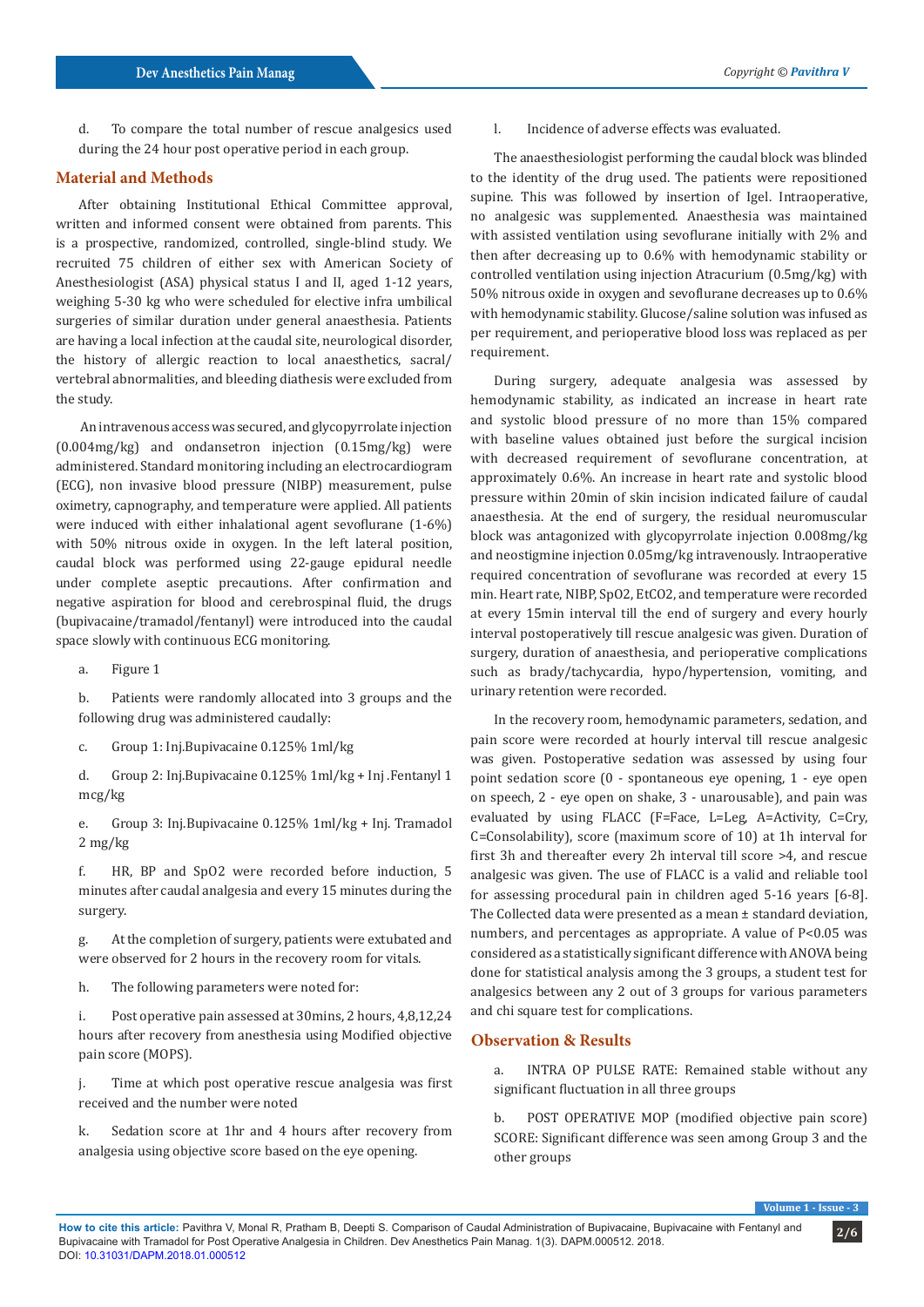c. Group 3 shows a significant difference for FIRST RESCUE ANALGESIC & MEAN DURATION OF ANALGESIA with the least no. of rescue analgesics than the other groups

d. ONSET OF PAIN is seen in between 8-12 hrs in Group 3 as against 4-8 hrs in the other groups

e. MEAN SEDATION SCORE is on higher side at 4-8 hrs postoperatively than other groups

f. Among post complications, vomiting was 32% in Group 3, 28% in Group 2 & 0% in Group 1





#### **Table 1.**

|                               | Group 1 | Group 2 | Group 3 |
|-------------------------------|---------|---------|---------|
| Duration of Analgesia         | Less    | Less    | Maximum |
| Mean no. of Rescue Analgesics | More    | More    | Less    |
| Hemodynamics                  | Stable  | Stable  | Stable  |
| Nausea & Vomiting             | None    | Mild    | Mild    |



**Figure 2:** Intra op Pulse rate: Remained stable without any significant fluctuation in all three Groups.



**Figure 3:** Post Operative Mop Score: Significant Difference Seen Among Group 3 and the Other Groups.



**Figure 4:** Group 3 shows a significant difference for first rescue Analgesic & mean Duration of Analgesia with the least no. of Rescue Analgesics than the other Groups.





**Volume 1 - 1** 

**How to cite this article:** Pavithra V, Monal R, Pratham B, Deepti S. Comparison of Caudal Administration of Bupivacaine, Bupivacaine with Fentanyl and 3/6 Bupivacaine with Tramadol for Post Operative Analgesia in Children. Dev Anesthetics Pain Manag. 1(3). DAPM.000512. 2018. DOI: [10.31031/DAPM.2018.01.000512](http://dx.doi.org/10.31031/DAPM.2018.01.000512
)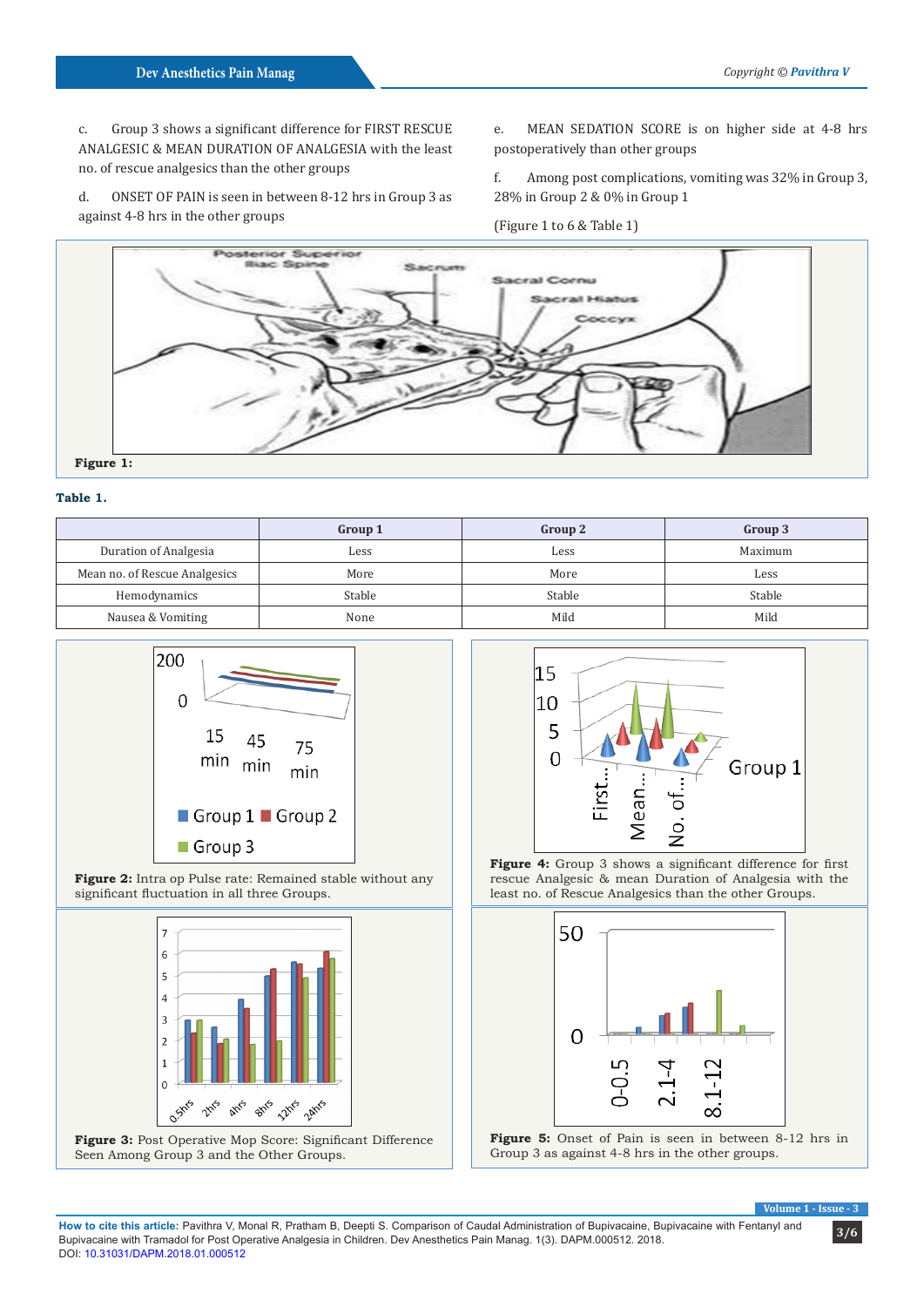

**Figure 6:** Mean Sedation Score is on higher side at 4-8 hrs postoperatively than other groups.



in Group 3, 28% in Group 2 & 0% in Group 1.

#### **Discussion**

Pain after surgery is inevitable, and the relief of postoperative pain has been consistently and systematically inadequate. A caudal block is one of the common regional aesthetic techniques used in paediatric age group undergoing infraumbilical surgery [6]. It is generally considered a simple, safe procedure with more reliability, and predictability of the cephalic spread of local aesthetic solution in children than in adults. It produces minimal hemodynamic changes and provides some pain-free period intraoperative and postoperatively in infraumbilical surgeries in children [1,2,9].

Analgesic effect of caudal bupivacaine terminates early, and supplementary analgesics are required in the postoperative period. Various adjuvant drugs such as ketamine, midazolam, tramadol, fentanyl, clonidine, dexmedetomidine have been used to prolong the duration of analgesia for the caudal block [1,10]. In our study, single shot caudal epidural using 1 ml/kg of 0.25% bupivacaine with 2 mg/kg tramadol or 2μg/kg fentanyl with a maximum volume of 12 ml were given. Tramadol is a racemic mixture of two Enantiomer. The (+) Enantiomer has moderate affinity for the Opioid μ receptor, which is greater than that of the (−) Enantiomer. In addition, the (+) Enantiomer inhibits serotonin reuptake, and the (−) Enantiomer is a norepinephrine reuptake inhibitor. These complementary properties result in a synergistic antinociceptive interaction between the two. The resulting Opioid has a striking lack of respiratory depressant effect despite having analgesic potency approximately equal to that of pethidine [3] (Figure 7).

Fentanyl is a synthetic Opioid agonist. It exerts its analgesic action by binding to mu receptor, as well as to kappa and delta receptors within the spinal cord, producing spinal analgesia. It easily crosses the lumbar dura and penetrates quickly the lipid phase of the underlying tissue of the cord with minimal migration of opioids in rostral direction, hence, avoiding central nervous system depression of respiratory and cardiovascular system [1,11]. Caudal bupivacaine with tramadol 1 mg/kg provides prolonged, and good quality postoperative analgesia compared to plain bupivacaine in children [10-13]. Caudal tramadol 2 mg/kg with 0.5 mg/kg of 0.25% bupivacaine provided longer duration of postoperative analgesia up to 16 or 18 h without having significant side effects but with higher sedation score for 1h postoperatively [4]. Similarly in our study, the duration of postoperative analgesia was more than 10 h up to 18 h without significant side effects in caudal bupivacaine 0.25% 1ml/kg with tramadol 2mg/kg. Greater epidural use of tramadol 2mg/kg may be preferred to morphine 0.1mg/kg for postoperative analgesia in children undergoing urological surgery without any significant side effects [14].

Caudal tramadol 2 mg/kg combined with bupivacaine 0.25% 0.75 ml/kg provided longer duration of postoperative analgesia and reduced requirement for rescue analgesic compared with tramadol 1mg/kg or 1.5mg/kg in children undergoing inguinal herniotomy [15]. El Hamamsy et al. [3] observed analgesia for up to 4.5 and 5h with caudal fentanyl 2μg/kg and tramadol 2mg/kg, respectively. The mean duration of surgery was 140min. They also observed that if the period of time between performing the caudal injection and recovery of the child from anesthesia was <2h, the incidence of immediate pain (requiring rescue analgesia) was high (30%), demonstrating a slow onset of action of caudal tramadol. However, with a longer duration surgery, caudal tramadol produced good quality analgesia for an average of 10.7h. The slow onset of action of caudal tramadol may imply that there is little advantage in injecting tramadol into the extramural space. Bupivacaine tramadol may prove more useful in young children and infants than other opioids because of its lack of respiratory depressant effects. A bupivacaine-fentanyl mixture as a single caudal epidural injection does not change the onset, quality and duration of analgesia and sedation score [3].

We observed analgesia for up to 11h and 18h with caudal fentanyl 2μg/kg and tramadol 2mg/kg, respectively. The time for onset of analgesia in both groups was respectively same. Prosser et al. [16] observed no significant effects of tramadol on prolongation of analgesic effects of bupivacaine when administered caudally after

**Volume 1**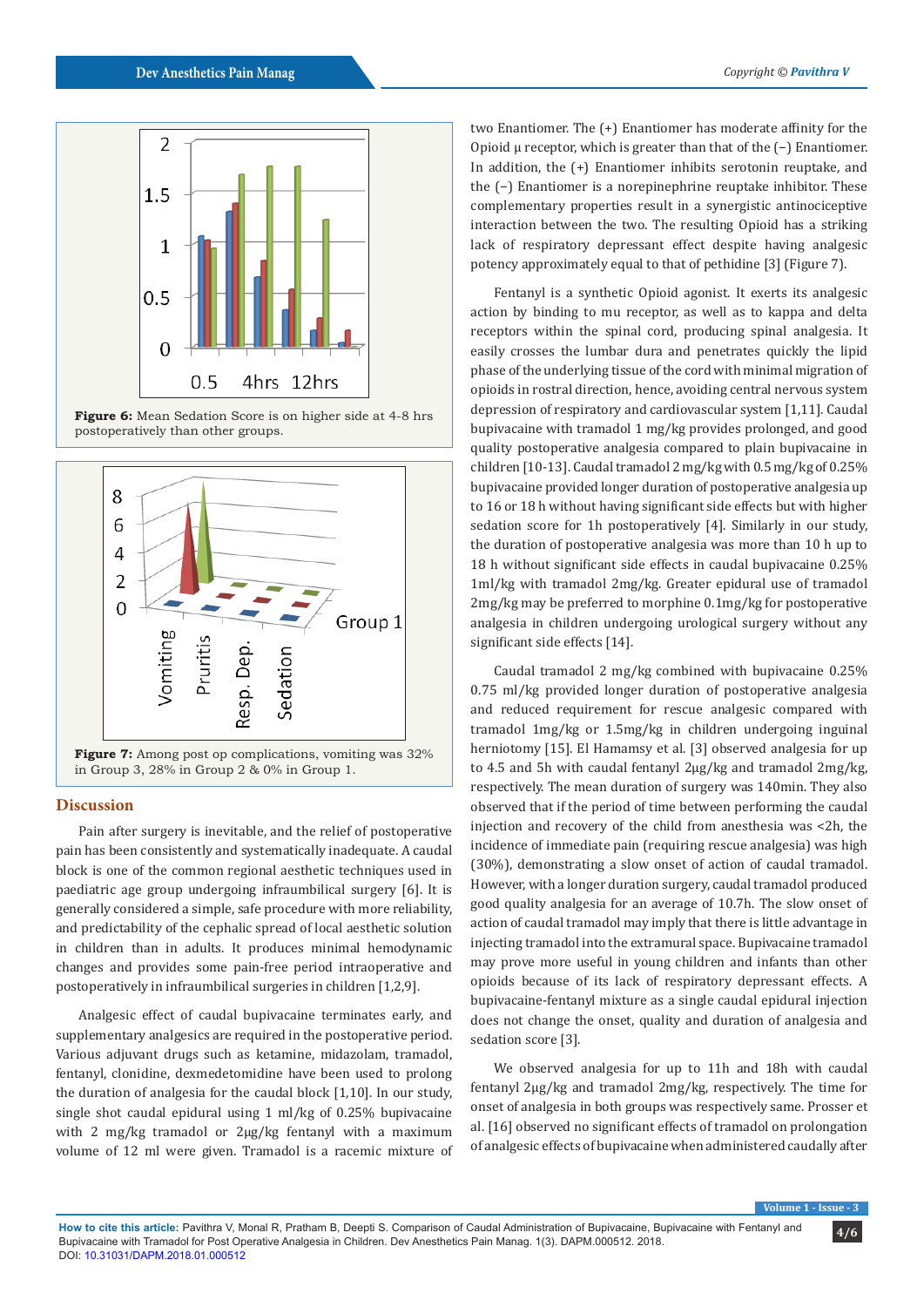hypospadias surgery. Cook & Doyle [17] concluded that the addition of caudal fentanyl to local anaesthetics offered no advantage over the administration of local anaesthetics alone for short surgical procedures in children Doctor et al. [18] mentioned that addition of fentanyl 1 μg/kg to ropivacaine or bupivacaine administered through the caudal epidural route imparts no added advantage to bupivacaine except a less intense motor block in children undergoing surgery below the umbilicus. Kawaraguchi et al. [19] concluded that the addition of fentanyl 1mg/kg to ropivacaine 0.2% for caudal analgesia provides no further analgesic advantages to ropivacaine. Shukla et al. [5] observed a transient decrease of oxygen saturation to 91% in five cases and vomiting in eight patients out of 45 who received fentanyl 1 μg/kg with ropivacaine caudally. Patel [2] mentioned in his case series that fentanyl does not prolong the duration of analgesia but significantly increases the incidence of nausea and vomiting.

El Hamamsy et al. [3] observed that caudal fentanyl 2μg/kg produced useful analgesia for up to 4.5 h. However, the addition of fentanyl to local anaesthetics increased significantly the incidence of vomiting and desaturation compared with other groups who did not receive fentanyl. In our study, we observed that caudal fentanyl 2 μg/kg prolong the duration of analgesia with mild sedation in an immediate postoperative period without any side effects. Khalid mentioned postoperative analgesia up to  $16 \pm 4$ h with increased incidence of vomiting with tramadol 2 mg/kg [12]. Demiraran et al. reported statistically higher sedation scores in the morphine group compared with the tramadol group. The incidence of nausea and vomiting was 25% in the tramadol group [14]. Prakash et al. [15] concluded that the most frequently reported side effect of epidural tramadol is nausea. The longer time to first void in patients receiving tramadol 2mg/kg though statistically significant appears clinically acceptable. None of the patients required bladder catheterization [15]. In a study done by Prosser et al. [16], 35-40% patient required a urinary catheter in bupivacaine and tramadol groups. According to them first indication for additional analgesia was related to the acute attack of bladder spasm [16].

In our study, nausea and vomiting were observed in four patients of Group BT, and respiratory depression and pruritus were not observed in any patients of both the groups. About 70-75% patients in both groups were catheterized intraoperative. Remaining patients did not have a problem to void urine postoperatively. The addition of caudal epidural analgesia to general anaesthesia inhibits the stress responses from the lower part of the body during surgery and reduces the neuro hormonal responses. It was demonstrated that small doses of a mixture of bupivacaine 0.25% alone or with fentanyl 1μg/kg when administered through the caudal epidural does not have any beneficial effect on pain scores and catecholamine levels [20,21]. In our study intraoperative, there was a decrease in the heart rate and systolic blood pressure and decreases the requirement of end tidal sevoflurane concentration in both the groups.

#### **Conclusion**

It can be concluded that the addition of Tramadol 2mg/kg to Bupivacaine 0.125% 1ml/kg resulted in prolonged duration of analgesia in comparison to Bupivacaine alone or with Fentanyl 1mcg/kg in Caudal Block in the post operative period.

#### **References**

- 1. [Acharya R, Jena SK, Samal S, Mishra SN \(2013\) Postoperative analgesia](https://jemds.com/latest-articles.php?at_id=2143) [in pediatrics patients through caudal block with bupivacaine and two](https://jemds.com/latest-articles.php?at_id=2143) [different doses of fentanyl a comparative study.](https://jemds.com/latest-articles.php?at_id=2143) J Evol Med Dent Sci [2\(39\): 7568-7574.](https://jemds.com/latest-articles.php?at_id=2143)
- 2. [Patel D \(2006\) Epidural analgesia for children.](https://academic.oup.com/bjaed/article/6/2/63/305090) Contin Educ Anesth Crit Care Pain [6\(2\): 63-66.](https://academic.oup.com/bjaed/article/6/2/63/305090)
- 3. El Hamamsy M, AbdElrahman A, AbdElazizEssa M, Zakaria D (2008) Prolongation of caudal analgesia in pediatric surgery: Comparison between dexmedetomidine, clonidine, tramadol, and fentanyl. Kasr EL Einy Med J 14: 1-10.
- 4. Samad R, Shah TH (2013) Comparison of caudal tramadol bupivacaine and ketamine bupivacaine for postoperative analgesia in children. J Surg Pak Int 18: 54-58.
- 5. [Shukla U, Prabhakar T, Malhotra K \(2011\) Postoperative analgesia](http://www.joacp.org/article.asp?issn=0970-9185;year=2011;volume=27;issue=2;spage=205;epage=210;aulast=Shukla) [in children when using clonidine or fentanyl with ropivacaine given](http://www.joacp.org/article.asp?issn=0970-9185;year=2011;volume=27;issue=2;spage=205;epage=210;aulast=Shukla) caudally. [J Anesthesiol Clin Pharmacol 27\(2\): 205-210.](http://www.joacp.org/article.asp?issn=0970-9185;year=2011;volume=27;issue=2;spage=205;epage=210;aulast=Shukla)
- 6. [Nilsson S, Finnström B, Kokinsky E \(2008\) The FLACC behavioral scale](https://www.ncbi.nlm.nih.gov/pubmed/18613934) [for procedural pain assessment in children aged 5-16 years.](https://www.ncbi.nlm.nih.gov/pubmed/18613934) Paediatr [Anesth 18\(8\): 767-774.](https://www.ncbi.nlm.nih.gov/pubmed/18613934)
- 7. Turan G, Yuksel G, Ormancý F (2012) Preemptive analgesia with paracetamol and tramadol in pediatric adenotonsillecto. J Anesth Clin Res 3: 8.
- 8. [Beyaz SG \(2011\) Comparison of postoperative analgesic efficacy of](https://www.ncbi.nlm.nih.gov/pmc/articles/PMC3049974/) [caudal block versus dorsal penile nerve block with levobupivacaine for](https://www.ncbi.nlm.nih.gov/pmc/articles/PMC3049974/) circumcision in children. [Korean J Pain 24\(1\): 31-35.](https://www.ncbi.nlm.nih.gov/pmc/articles/PMC3049974/)
- 9. Ahmad S, Mohammad K, Ahmed M, Nazir I, Ommid M, et al. (2012) caudal analgesia in pediatric patients: Comparison between bupivacaine and ropivacaine. Internet J Anaesthesiol 30: 3.
- 10. Yasser M, Khairat M (2004) A comparison of caudally administered single dose bupivacaine and bupivacaine tramadol combination for postoperative analgesia in children. JK Sci 6: 19-22.
- 11. [Campbell FA, Yentis SM, Fear DW, Bissonnette B \(1992\) Analgesic efficacy](https://www.ncbi.nlm.nih.gov/pubmed/1394753) [and safety of a caudal bupivacaine fentanyl mixture in children.](https://www.ncbi.nlm.nih.gov/pubmed/1394753) Can J [Anesth 39\(7\): 661-664.](https://www.ncbi.nlm.nih.gov/pubmed/1394753)
- 12. Mehmood MT, Ahmed J, Haque SN (2009) caudal bupivacaine tramadol low dose combination for post operative analgesia in pediatric patients. Pak J Surg 25: 88-92.
- 13. [Laiq N, Khan MN, Tahmeedullah, Gandapur YK, Khan S \(2009\)](https://www.ncbi.nlm.nih.gov/pubmed/19889260) [Comparison of caudal bupivacaine and bupivacaine tramadol for](https://www.ncbi.nlm.nih.gov/pubmed/19889260) [postoperative analgesia in children undergoing hypospadias surgery.](https://www.ncbi.nlm.nih.gov/pubmed/19889260) J [Coll Physicians Surg Pak 19\(11\): 678-681.](https://www.ncbi.nlm.nih.gov/pubmed/19889260)
- 14. [Demiraran Y, Kocaman B, Akman RY \(2005\) A comparison of the](https://academic.oup.com/bja/article/95/4/510/302724) [postoperative analgesic efficacy of single dose epidural tramadol versus](https://academic.oup.com/bja/article/95/4/510/302724) morphine in children. [Br J Anesth 95\(4\): 510-513.](https://academic.oup.com/bja/article/95/4/510/302724)
- 15. [Prakash S, Tyagi R, Gogia AR, Singh R, Prakash S \(2006\) Efficacy of three](https://www.ncbi.nlm.nih.gov/pubmed/16798773) [doses of tramadol with bupivacaine for caudal analgesia in paediatric](https://www.ncbi.nlm.nih.gov/pubmed/16798773) inguinal herniotomy. [Br J Anesth 97\(3\): 385-388.](https://www.ncbi.nlm.nih.gov/pubmed/16798773)
- 16. [Prosser DP, Davis A, Booker PD, Murray A \(1997\) Caudal tramadol for](https://www.ncbi.nlm.nih.gov/pubmed/9389843) [postoperative analgesia in pediatric hypospadias surgery.](https://www.ncbi.nlm.nih.gov/pubmed/9389843) Br J Anesth [79\(3\): 293-296.](https://www.ncbi.nlm.nih.gov/pubmed/9389843)

**Volume 1 - Issue - 3**